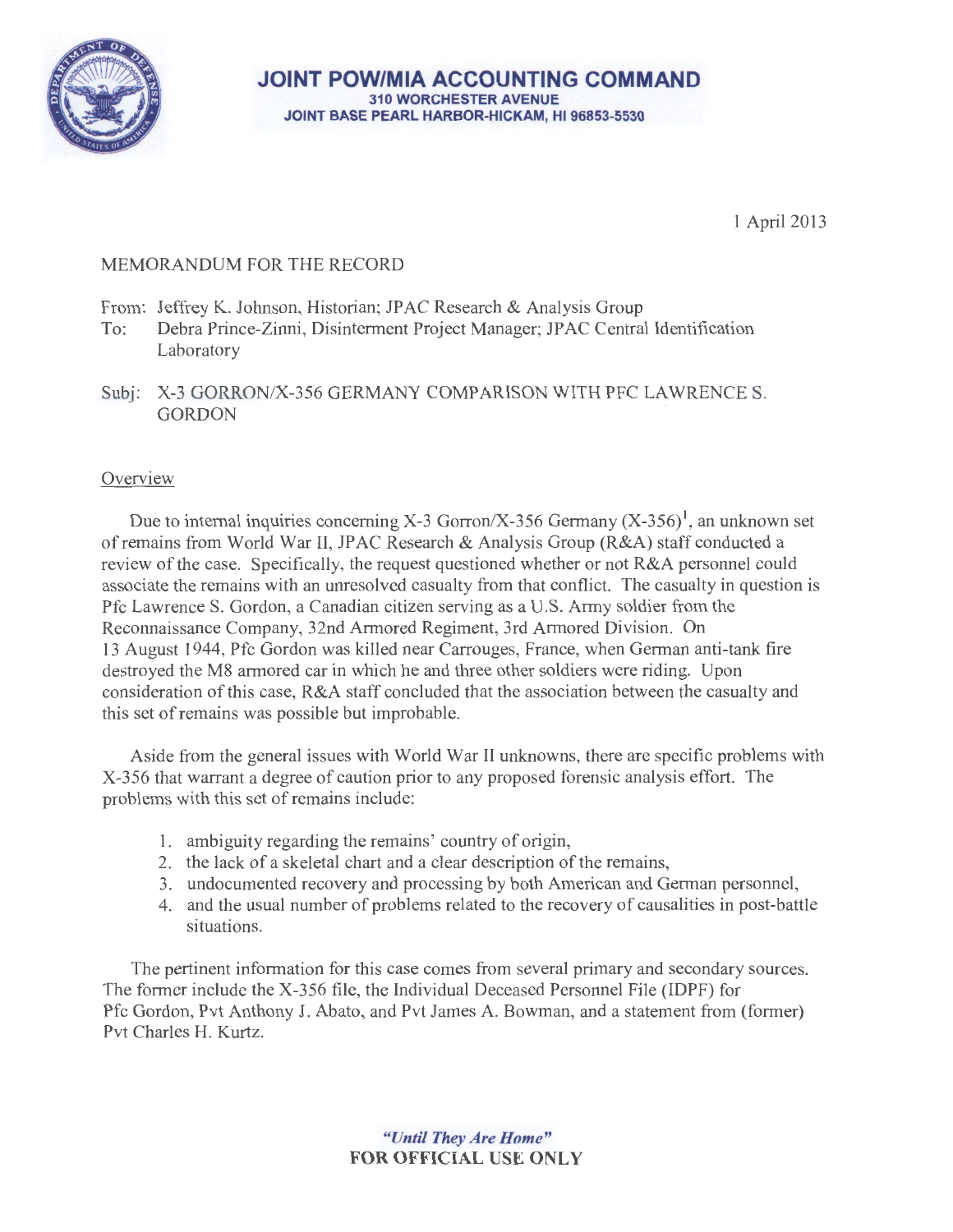#### 1. Initial Recovery

It is unclear how and when the initial recovery of  $X-356$  was undertaken. It is known that an undisclosed party "picked up"  $X-356$  along with  $X-2$  Gorron  $(X-2)$  and both sets of remains were interred by American Graves Registration Command (AGRC) personnel at U.S. Military Cemetery #1, Gorron, France (Gorron #1), on 15 August 1944.<sup>2</sup> Federal Bureau of Investigation personnel later used fingerprint analysis to identify X-2 as Pvt James A. Bowman, a soldier in the same armored car as Pfc Gordon on 13 August 1944. An unnamed party reportedly recovered X-2 "from [a] Command car" at an undisclosed location on an unidentified date.<sup>3</sup> The third soldier that died in Pfc Gordon's armored car is Pvt Anthony J. Abato, who was reportedly shot, presumably after fleeing the destroyed vehicle.<sup>4</sup> Private Abato's IDPF contains little information regarding the effort by the U.S. Graves Services to recover his remains and only indicates that he died of wounds on 15 August 1944 and was later interred at Gorron  $#1.^{s}$ Because of the scarcity of evidence, it is unclear if the remains of Privates Bowman and Abato were recovered near the same area as X-356. On 21 April 1945, Quartermaster Corps (QMC) personnel notified the family of Pfc Gordon that the QMC was in possession of the Pfc Gordon's "billfold and some souvenir money."<sup>6</sup> It is uncertain how and from where QMC personnel received the serviceman's wallet.

Known evidence suggests that X-356 was likely recovered from the same general geographical area of northern France in which Pfc Gordon was reportedly killed. Private Bowman's remains and X-356 were reportedly recovered around the same time and likely by the same personnel. It is unclear if X-356 was recovered near Pvt Bowman's remains or if the two sets of remains are associated only because they were located during the same recovery mission. In reality, X-356 could be associated with any one of a large number of individuals who died in northern France during the second week of August 1944. The lack of evidence regarding the remains' recovery provides little context to understand and assess the provenance of X-356.

#### 2. American Processing

In the initial Report of Burial, QMC officer 1st Lt Harry Dubrov notes, "Body burned. Tooth chart only means of identification."<sup>7</sup> No skeletal chart is included in the file and there is no indication of what remains are present. As previously stated, the Report of Burial does include a tooth chart with the notation, "Teeth Sprung far apart."<sup>8</sup> A handwritten item near the top of the form reads, "found to be enemy dead enemy unk- 356."<sup>9</sup> It is unclear when this notation was made, but it was presumably after Graves Services personnel disinterred and reprocessed the remains in March 1945. Graves Services personnel interred the X-356 remains in Plot A, Row 2, Grave 23 at Gorron #1 on 15 August 1944.<sup>10</sup>

A 17 March 1945 memorandum states that Graves Services personnel exhumed and reprocessed X-356 on undisclosed dates. The report writer notes that, "Examination of remains revealed deceased completely clothed in German equipment, labels of which named German manufacturers. No laundry markings, numbers or initials were found in this clothing."<sup>11</sup> The memorandum describes the remains as "mangled and decomposed" and, because of this, tooth charting and fingerprinting were impossible.<sup>12</sup> Graves Services personnel believed that because

Page 2 of 7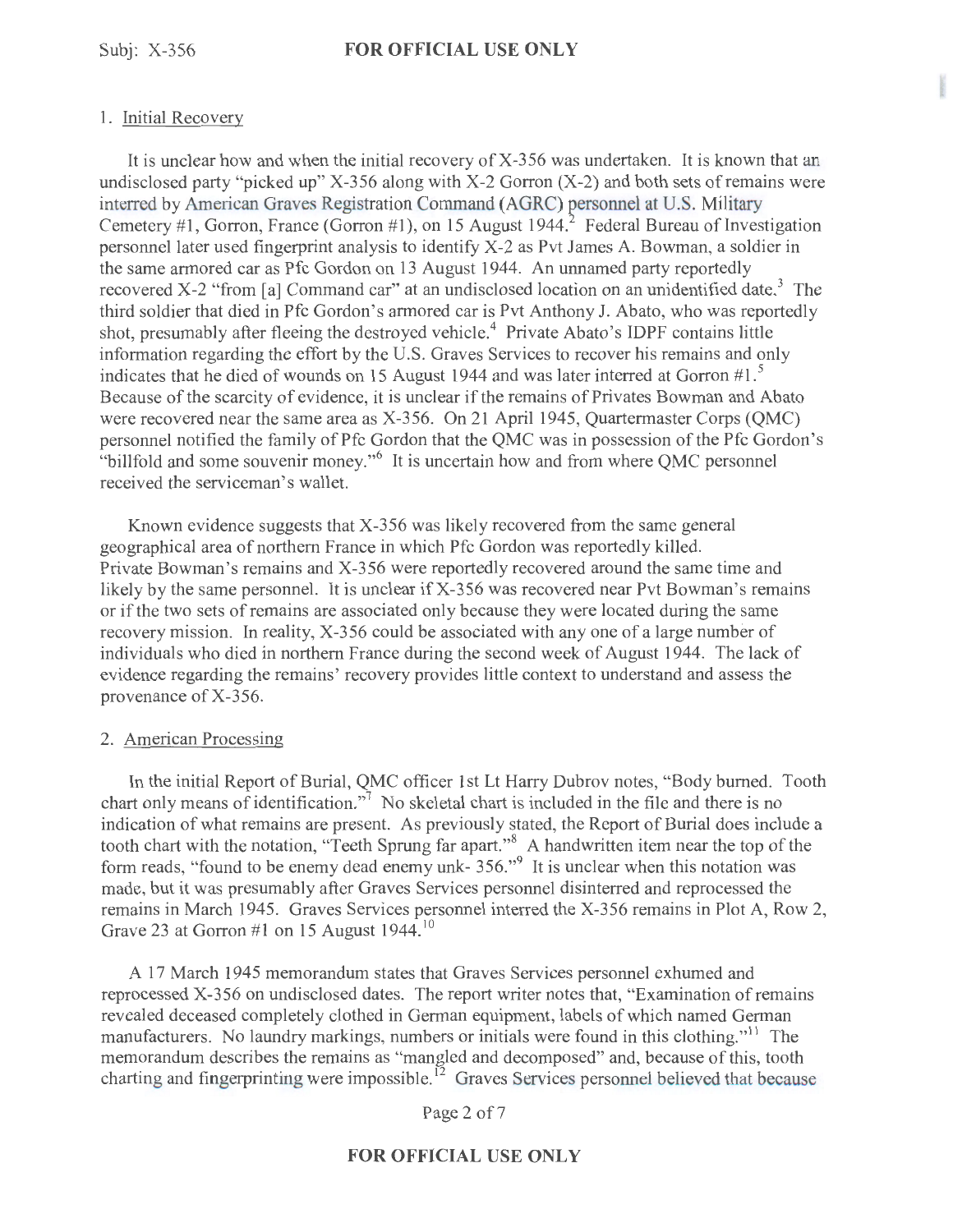the remains were dressed in a German uniform X-356 must be German.<sup>13</sup> Graves Services staff designated the remains as "Unknown German Solider X-356" and on 21 March 1945 interred the remains in Plot F, Row 1, Grave 9 of the "German Section of Gorron Cemetery."<sup>14</sup>

Graves Services personnel attempted to identify X-356 from 1944 to 1951. In July 1951, one official stated "Further attempts have been made to associate Unknowns from the areas concerned, with Pfc Gordon and Pvt Grimes, with negative results."<sup>15</sup> The other serviceman in question is Pvt Ray Grimes of the 32nd Armored Regiment who reportedly died in mid-August 1944. A 2 October 1951 letter from the Memorial Division to Pfc Gordon's family declares that, "All unknowns recovered from this area were examined by an accredited anthropologist in an attempt to establish an association between one of these unknowns and your son. I regret to inform you, however, that such an association could not be made."<sup>16</sup>

#### 3. Non-Recoverable

On 2 April 1945, the War Department declared Pvt Gordon to have been Killed In Action on 13 August 1944 thereby officially changing the serviceman's status from Missing In Action.<sup>17</sup> On 8 December 1950, a Board of Review recommended that the remains of 83 U.S. service persons declared non-recoverable from several regions of France. Private Gordon was among the deceased on the list. <sup>18</sup> A 31 July 1951 letter from the Memorial Division to Grave Services indicated that an investigation into the possibility of Pvt Gordon's recoverability was ongoing and that efforts to declare him non-recoverable should be, "suspended pending advise [sic] from your Headquarters."<sup>19</sup> In September 1951, a Board of Review did declare Pvt Gordon's remains to be non-recoverable. The board found that, "The remains of the decedent could have been recovered. However, after review of the following [personnel records and lists of unknowns from the area] it has been determined that evidence does not exist to contradict a finding of nonrecoverability."<sup>20</sup>

### 4. German Processing

On 25 May 1961, custody of X-356 was transferred to German officials who reprocessed the remains?' It appears that this transfer and reprocessing was undertaken because in 1961 the German War Graves Commission *(Volksbund Deutsche Kriegsgräberfürsorge)* moved over 10,000 sets of German remains from various cemeteries to the German Cemetery at Huisnes-Sur-Mer, France.<sup>22</sup> The reprocessing technician produced a dental chart but not a skeletal chart and noted that a skeletal inventory did not apply.<sup>23</sup> It is uncertain if this means that the remains were either too sparse or too broken to inventory properly. In another section of the report the technician estimates that the remains are from a person who was approximately 25 years old. This estimate was reportedly based on the epiphyses, which suggests that some remains were intact. The report writer also describes the skeleton as completely broken and states that the remains cannot be measured. Unknown X-356 was interred on an unspecified date in the German Cemetery at Huisnes-Sur-Mer, France.<sup>24</sup>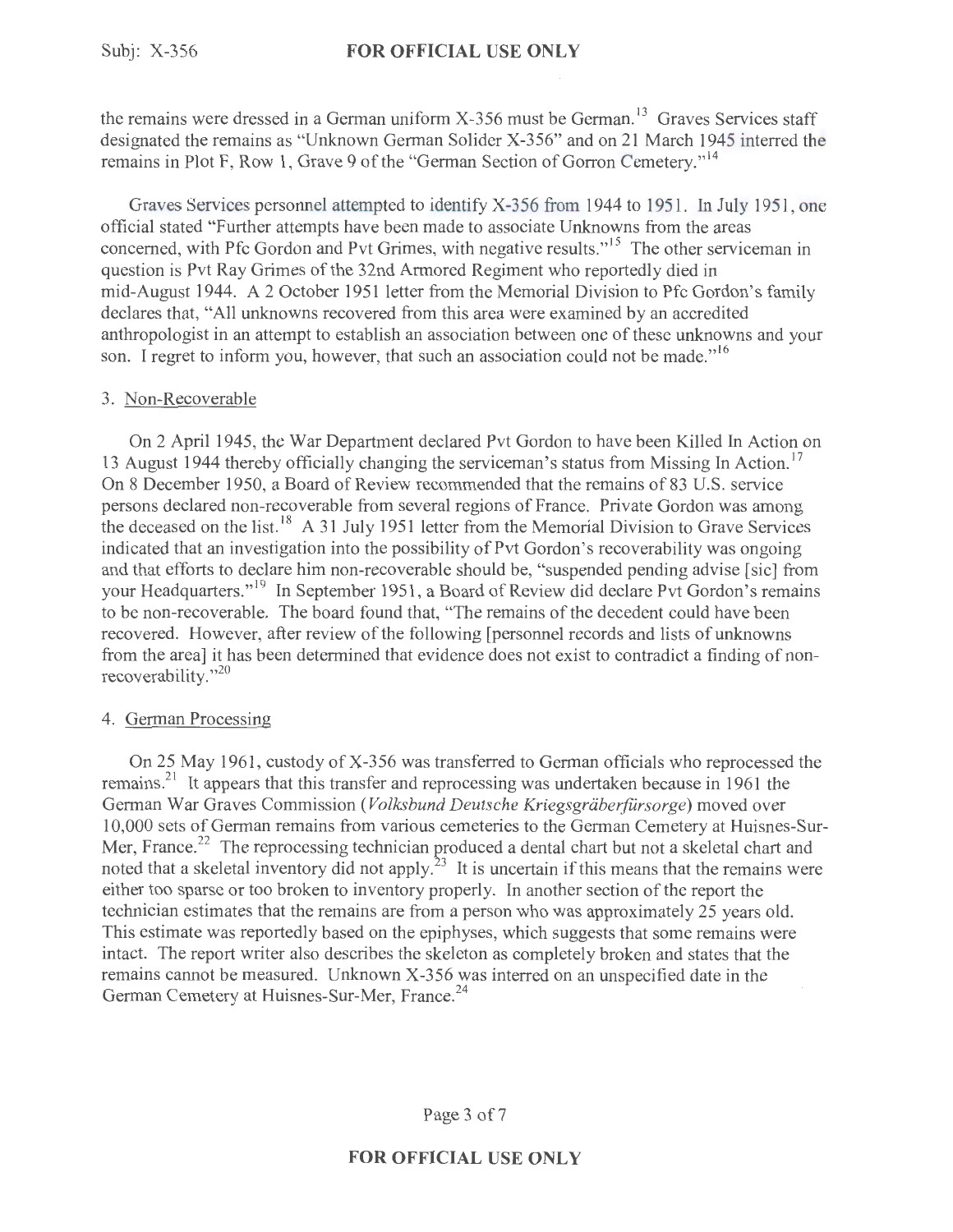#### 5. Present Review

The present review of this case focused upon the combat operations in France to establish a broad range of historical candidates for possible association with X-356. As outlined above, Graves Services personnel reportedly recovered X-356 near Carrouges, France, in mid-August 1944. Carrouges is located in the Basse-Normandie (Normandy) region of France about 50 miles south of the English Channel. A little over a month after the invasion of France on 6 June 1944, Allied troops began to "break out" and move quickly southward and westward. On 8 August 1944, General Omar Bradley devised an operational plan to surround the German military west of Argentan and Falaise, France. The purpose of this combined British, Canadian, and American operation was to encircle and entrap German ground forces. American troops were to serve as the southern portion of the operation creating a boundary through Mortain, Dornfront, Carrouges and Sées, France, which would help to close the vise.<sup>25</sup> The operation was finished by 20 August 1944, but it did not work as well as designed. A large number of German troops escaped and Allied troops suffered numerous losses.<sup>26</sup>

On 13 August 1944, the 3rd Armored Division pushed northeastward over 20 miles from the town of Mayenne.<sup>27</sup> German anti-tank fire that day reportedly destroyed Pfc Gordon's armored car killing the soldier and two of the other three crewmen about five miles west of Carrouges.<sup>28</sup> According to (former) Pvt Charles H. Kurtz, the armored car's radio operator and sole survivor, the vehicle passed through Rânes on 13 August 1944 shortly before German fire damaged the MS. Mr. Kurtz remembered that a German shell struck the armored car's gas tank and "Two men in the turret burned up."<sup>29</sup> Since Pvt Abato was likely shot after exiting the armored car, one can hypothesize that Pfc Gordon was one of the crew members killed inside the armored car. A number of U.S. vehicles were destroyed and American service persons killed in the area during and after the offensive. At least 86 American servicemen were killed in France from 8 to 18 August 1944. Of these lost service personnel, 79 are currently unaccounted for.<sup>30</sup> There are at least 92 members of the 3rd Armored Division who died from 8 to 18 August 1944 and 12 of these individuals are currently unaccounted for.<sup>31</sup> In 1947, AGRC personnel attempted to locate Pfc Gordon's armored car but were unable to do so. One official noted, "The Army vehicles in this section have been removed for scrap iron according to local civilians, and it is believed that any human remains would have been found when the vehicles were taken away."<sup>32</sup> Salvage records indicate that an M8 armored car was recovered on 15 April 1944, the same day that Pfc Gordon was interred at Gorron  $#1.^{33}$  It is unclear from where the M8 was salvaged and if it was Pfc Gordon's vehicle.

In July 1951, Graves Services personnel compared both Pfc Gordon and Pvt Ray Grimes to X-6 Gorron (X-6), a badly burned set of remains reportedly recovered during mid-August 1944 from the Normandy area. A QMC representative stated, "... due to the paucity of remains, no positive association can be made."<sup>34</sup> Unknown X-6 is currently unassociated with a U.S. service member.

#### 6. Summary and Conclusions

The initial inquiry explored the possible association of Pvt Gordon to the X-356 remains. As shown above, there is a possible circumstantial association between this unaccounted-for service

Page 4 of 7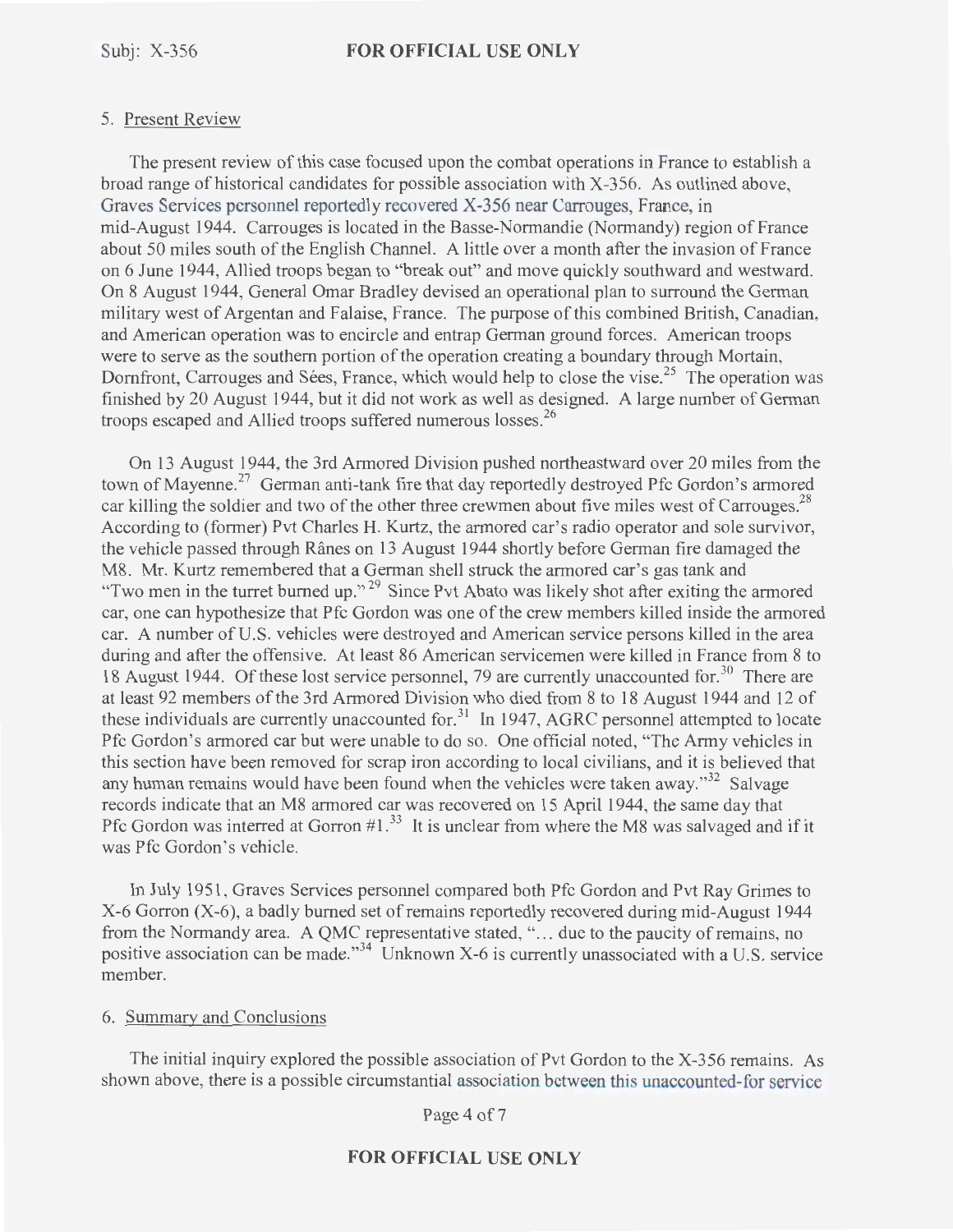person and the unidentified set of remains, but a dearth of historical information and primary source evidence makes any association very uncertain. The historical narrative does not contain any information regarding the initial recovery of the remains or the manner in which X-356 came into AGRC custody. There is no documentation of the original processing effort and the record does not include a skeletal chart, so it is unclear what portions of the remains are present. Additionally, U.S. officials transferred custody of X-356 to German authorities in May 1961 and it is uncertain how the remains were processed and handled in the subsequent years. It is also highly problematic that the remains were seemingly recovered clothed in a German military uniform. Although one could concoct explanations for an American service person's remains being clothed in an enemy uniform, each of these scenarios would seem unlikely. While undocumented parties likely recovered X-356 from the same general area that Pfc Gordon perished, there are a number of other unaccounted-for U.S. servicemen that died in the region. More research could produce a broad listing of historical candidates based on the region of loss, but the scarcity of historical information, the lack of documentation regarding skeletal remains, and the possibility that the remains are of a German service person would indicate that extreme caution be advised. Also, it should be noted that Pfc Gordon was a Canadian citizen serving in the U.S. Army and it is unclear what is JPAC's authority or responsibility in such matters. If Gordon's remains were associated with X-356, then it would involve a Canadian citizen who died as a member of the U.S. military and whose remains are in a German cemetery in France.

Because of these concerns, future investigators should consider all of the American service persons killed within the Normandy region, along with any missing German personnel. This monumental task would require a subject matter expert to research American ground and air losses within the area along with an in-depth understanding of unaccounted-for German service persons. There is no complete database of all the U.S. personnel unaccounted-for in France as a whole or the Normandy region in particular. Undertaking such research would require an indepth analysis of the 2,379 known (Missing Air Crew Reports) MACRs associated with France. Additionally, the researcher would have to review Eighth and Ninth Air Forces to locate non-MACR missions and losses. Furthermore, the investigator would have to engage in substantial archives research to determine the movements and losses of each military unit in France. This research would yield a large data pool of American Normandy area losses. Compiling such a pool of German losses in the Normandy region would require extensive German archives research and engagement with the proper German authorities. Finally, the researcher would also need to analyze AGRC recovery and identification operations in France to better understand how remains were recovered and processed. This research would also provide insight into recovery and identification patterns and would allow the investigator gauge the methodology and validity of previous identifications.

Historian

Page 5 of 7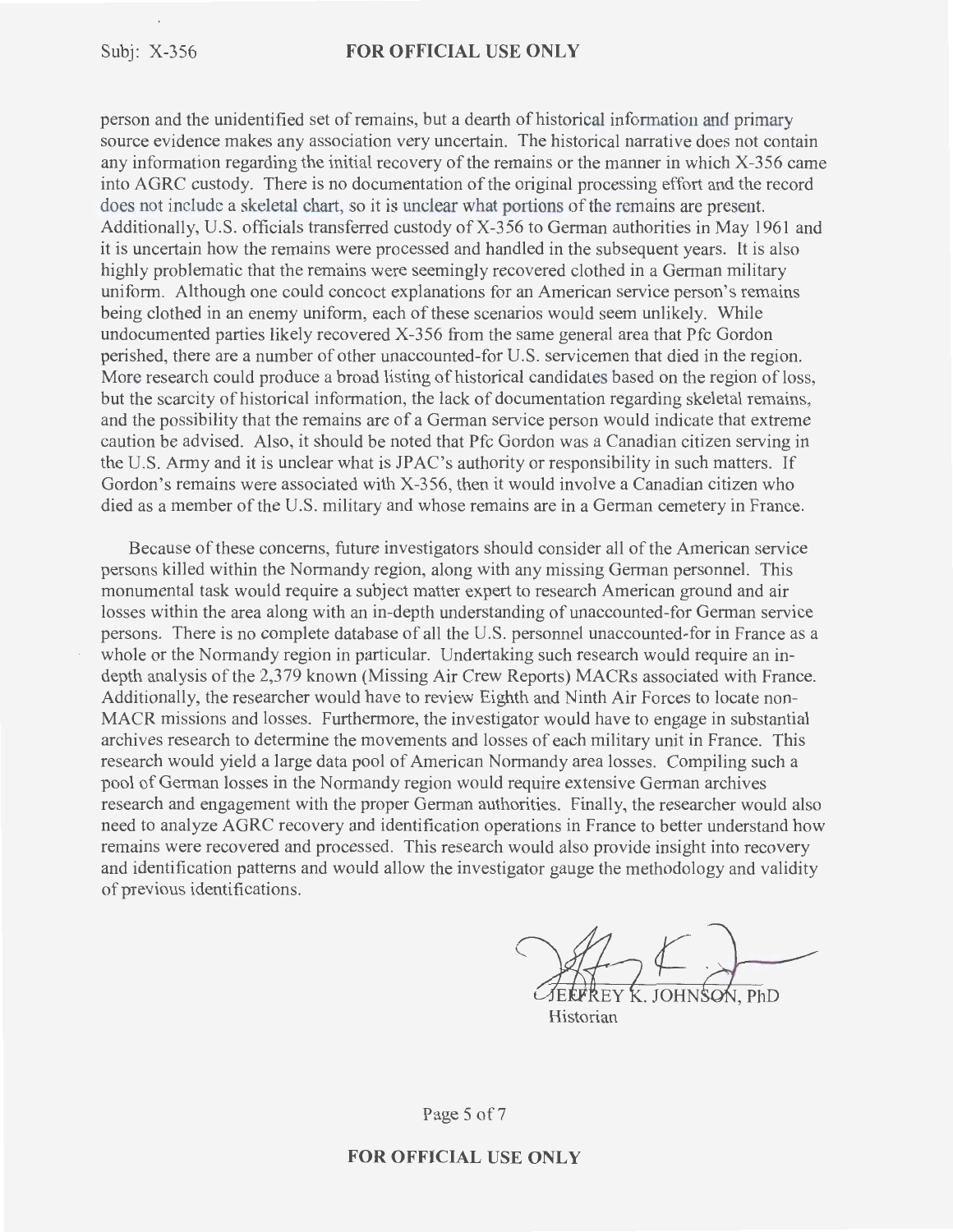## **Endnotes**

<sup>1</sup> While X-356 was in American custody it was designated X-3 Gorron. This designation was not changed to X-356 until the remains were transferred to German control.

<sup>2</sup> Harry Dubrov, "Report of Burial," 15 August 1944, Unknown X-3 Gorron/X-356 German file. Record Group (RG) 92: Records of the Office of the Quartermaster General, Washington National Records Center, Suitland, MD.

<sup>3</sup> Harry Dubrov, "Report of Burial," 15 August 1944 (revised 19 May 1945), Individual Deceased Personnel File (IDPF) for Bowman, James A , 15045464. RG 92: Records of the Office of the Quartermaster General, Washington National Records Center, Suitland, MD.

4 Harry Dubrov, "Report of Burial," 16 August 1944 (revised 27 November 1944), IDPF for Abato, Anthony J., 12040890. RG 92: Records of the Office of the Quartermaster General, Washington National Records Center, Suitland, MD.

*5 Ibid.* 

<sup>6</sup> Harry Niemiec, Letter to Ella Gordon, 21 April 1945, IDPF for Gordon, Lawrence S., 19074804. RG 92: Records of the Office of the Quartermaster General, Washington National Records Center, Suitland, MD.

 $<sup>7</sup>$  Dubrov, "Report of Burial," 15 August 1944, X-356 file.</sup>

<sup>8</sup>*Ibid.* 

<sup>9</sup>*Ibid.* 

<sup>10</sup>*Ibid.* 

<sup>11</sup> Alexander K. Zelenski, "Reprocessing of Unknown X-3 (Gorron Cemetery)," 17 March 1945, X-356 file.

<sup>12</sup>*Ibid.* 

 $13$  It is unclear why the initial processing technician did not notate that X-356 was dressed in German clothing. It is possible that the report was completed in haste and lacked the expected thoroughness.

<sup>14</sup> Alexander K. Zelenski, "Reprocessing of Unknown X-3 (Gorron Cemetery)," 17 March 1945; "Report of Burial," 21 March 1945, X-356 file.

<sup>15</sup> Benjamin B. King, "Further Investigation," 31 July 1951, IDPF for Gordon.

<sup>16</sup> James B. Clearwater, Letter to Mr. and Mrs. Samuel A. Gordon, 2 October 1951, IDPF for Gordon.

<sup>17</sup> "Report of Death," 7 April 1945, IDPF for Gordon.

<sup>18</sup> C.C. Wasson, "Proceedings of a Board of Review," 8 December 1950, IDPF for Gordon.

<sup>19</sup> Benjamin B. King, "Further Investigation," 31 July 1951, IDPF for Gordon.

<sup>20</sup> "Non-Recoverable Remains Reexamination of Records," 25 September 1951, IDPF for Gordon.

 $21$  "Umbettungskladde," 25 May 1961, X-356 file.

<sup>22</sup> Laura Wood, "War Memorials HQ," 2011,

http://warmemorialhq.org/cpg/displayimage.php?album=113&pid=790#top display media (accessed 27 March 2013).

Page 6 of 7